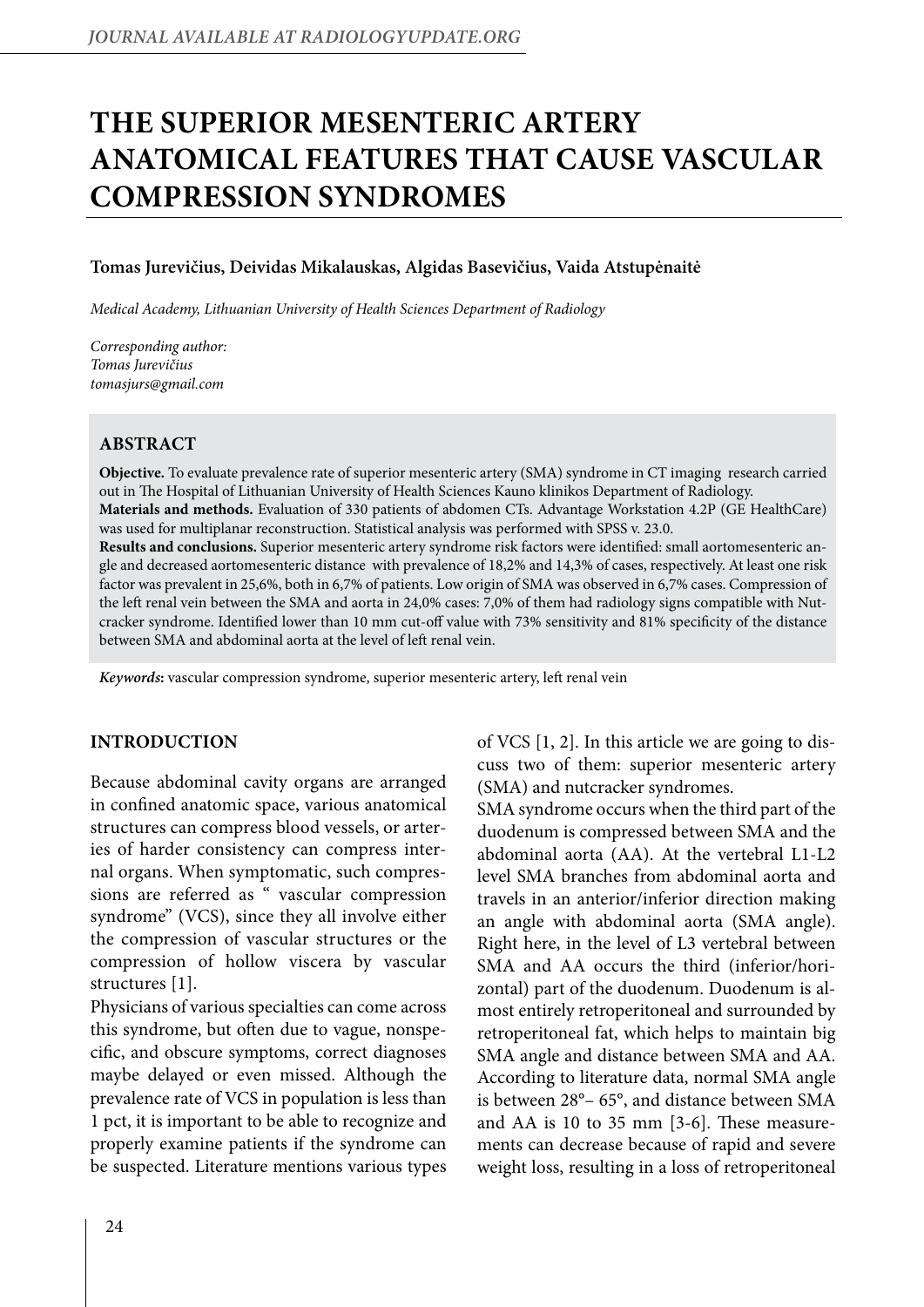fat, for example in cases of cancer, eating disorders or malabsorbtion [7, 8]. Also after undergoing corrective surgery for scoliosis, in whom lengthening of the spine may increase tension on the SMA and thus decrease SMA angle and aortomesenteric distance [9, 10]. Risk may increase because of anatomical variance such as low origin of the SMA [8, 11].

Syndrome resembles upper-gastrointestinal-tract obstruction symptoms: heaviness after eating, nausea, vomiting, weight loss. An important feature in classical syndrome case - symptoms are partially relieved when lying flat in the face down or on the left lateral position [3, 7, 8]. Diagnosis must be reached by exclusion of other gastrointestinal-tract obstruction causes performing esophagogastroduodenoscopy and imaging methods. In nonoccurrence of other disorders related to symptoms, CT angiography, which is gold standard diagnostic test for SMA, is performed. In arterial contrast phase images are reconstructed for clear visual evaluation of SMA angle and distance between SMA and AA (fig. 1). It is important to note that the radiologic findings of these symptoms alone are not sufficient to make the diagnosis of SMA syndrome, unless clinical symptoms are also present [1].

Firstly SMA syndrome is treated symptomatically. The main conservative long term treatment method is weight gain, to increase the SMA angle [8]. If these methods are ineffective, the possibility of surgery is considered. First choice surgical option includes laparoscopic duodenojejunostomy [12, 13].

Nutcracker syndrome (NS) first time was mentioned in 1937, when authors described the position of the left renal vein (LRV) between SMA and the aorta as being similar to that of a nut between the jaws of a nutcracker [14]. Most typically LRV is compressed between SMA and the aorta and is known as anterior nutcracker. In atypical cases retroaortic or circumaortic renal vein may be compressed between the aorta and the vertebral body, which is called posterior nutcracker. As in the case of SMA compression this anatomical variance of syndrome is not always associated with clinical symptoms. In rare cases when symptoms occur, this condition is called

NS. NS origin is analogous to and may occur simultaneously with SMA syndrome [15, 16].

Clinical manifestation of the nutcracker syndrome includes left flank pain, haematuria, orthostatic proteinuria. Severity of symptoms can vary - gross haematuria can result in anemia. Because of pelvic venous congestion, chronic pelvic pain, dysuria, dysmenorea can occur in women and left side varicocele in men [19-22]. NS is very rarely the cause of haematuria, so at first it is necessary to exclude other diseases. Usually NS is diagnosed by performing CT angiography in venous phase. In reconstructed images SMA angle and distance between SMA, the aorta and dilated LRV and pelvic vein is evaluated (fig. 2 and 3). Ultrasonography can help to evaluate peak systolic velocity (PSV) in LRV compression point and renal hilum. The ratio of the PSV between the two measured points is called velocity rate. The optimum cut-off values must be equal or greater than 4.7 (sensitivity 100%, specificity 90%) for NS diagnosis [23]. Still the most informative diagnostic test for nutcracker syndrome remains retrograde venography. Test allows to determine the renocaval pressure gradient, the dilated gonadal and other pelvic veins. Clinical NS diagnosis should be made when observations of LRV compression at multidetector CT or MR imaging with characteristic clinical symptoms are present. The absence of symptoms merely represents the nutcracker phenomenon, not nutcracker syndrome [1].

The main goal in conservative treatment is weight gain. Surgical option is considered, if very severe clinical symptoms occur. To alleviate LRV outflow obstruction and hypertension numerous surgical approaches can be used: LRV transposition to the more inferior vena cava (IVC), LRV bypass surgery, external venous stent placement, renal autotransplantation to the iliac fossa [15, 21,24].

To draw attention to these quite rare syndromes, we performed retrospective analysis of prevalence rate of SMA anatomical features causing VCS, in CT imaging research carried out in The Hospital of Lithuanian University of Health Sciences Kauno klinikos Department of Radiology.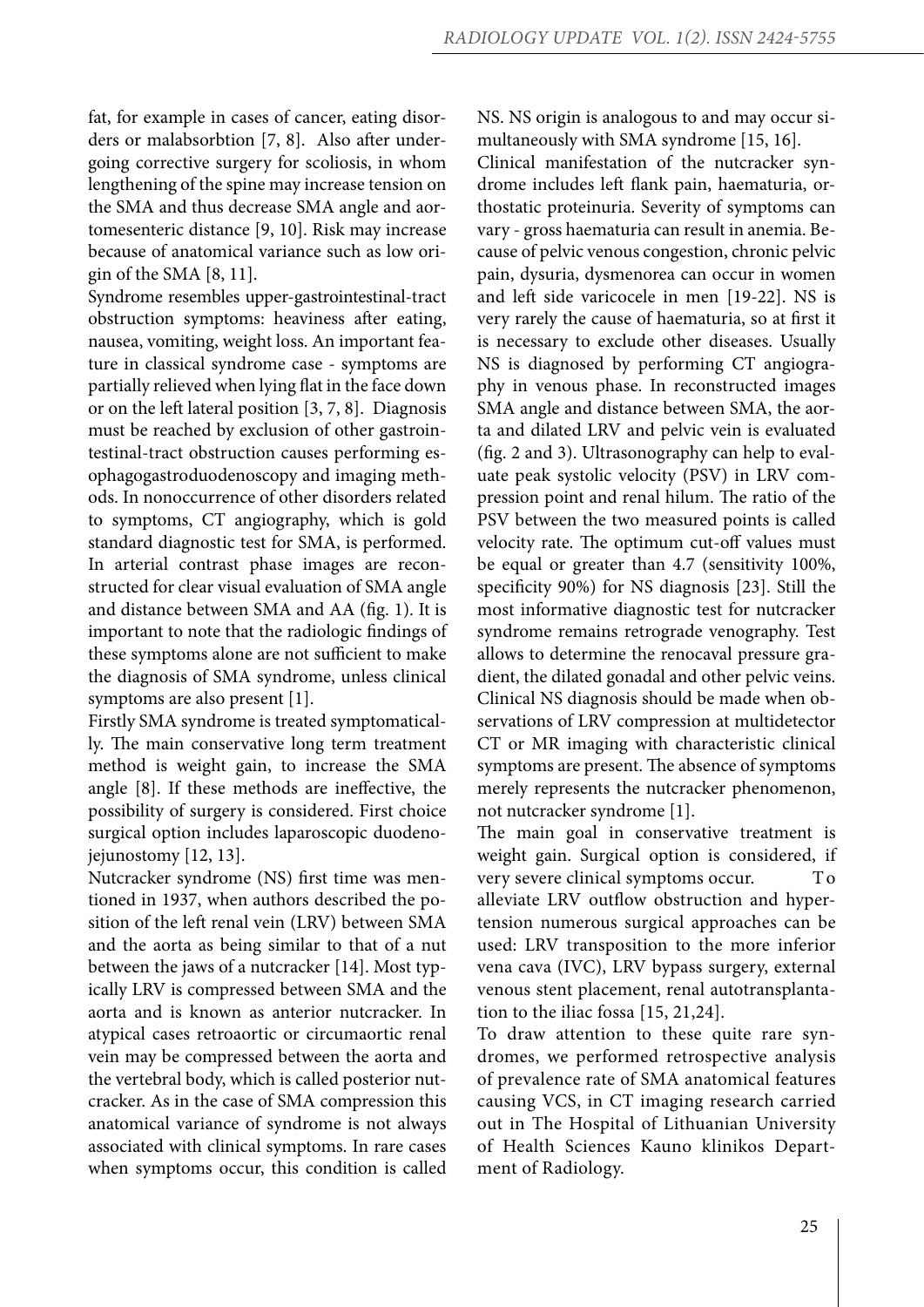OBJECTIVE: To evaluate the prevalence rate of SMA anatomical features causing VCS, in CT imaging research carried out in The Hospital of Lithuanian University of Health Sciences Kauno klinikos Department of Radiology.

### **MATERIALS AND METHODS**

Retrospective analysis of abdominal CT scans. The study sample consisted of patients who had undergone abdominal CT scan examinations in January - March, 2016 in the department of Radiology in The Hospital of Lithuanian University of Health Sciences Kauno klinikos. 330 patients reconstructed abdominal CT scans were evaluated (N=330), men 157 (47,6%) and women 173  $(52,4\%)$ . Average age  $60,2 \pm 15,0$ .

CT imaging tests were performed using "GE Light Speed VCT 64" multidetector computed tomography on the patients lying on their back with hands raised above their heads. We performed non-contrast and contrast scan in craniocaudal direction using non-ionic intravenous contrast agents. Using automatic syringe we injected 100 - 120 ml contrast material at the 3 ml per second velocity. CT imaging was performed after 30 and 55s after contrast injection. We evaluated 330 patients' abdominal CT using Advantage Workstation 4.2P for multiplanar reconstruction. We evaluated these anatomical peculiarities: SMA angle, distance between SMA and abdominal aorta at the level of the duodenum and LRV . We measured the height were SMA branches from AA near vertebral cortex level, and evaluated hemodynamic changes characteristic for NS - LRV prestenotic dilatation, renal and pelvic varicose veins. CT scans were not analyzed in cases where it was not possible to examine and evaluate investigated structures. For data analysis we used descriptive statistics, means were presented with standard deviation. A nonparametric Mann-Whitney test was used to compare the means of the quantitative variables for the two independent groups. ROC (Received Operating Characteristic) analysis was used to determine the sensitivity and specificity of the study, and diagnostic value. The results are considered statistically significant if  $p < 0.05$ .

## **RESULTS**

Average SMA angle -  $47.5 \pm 4.6^{\circ}$ . Less than 28° angle, which is risk factor for SMA syndrome, was found in 60 (18,2%) subjects, bigger - 270 (81,8%). Average distance between SMA and AA was  $20,50 \pm 1,15$  mm. Less than 10 mm distance is risk factor for SMA syndrome and was found in 47 (14,3%), bigger than 10 mm - 281 (85,7%) cases. In 2 (0,6%) subjects duodenum was in front of SMA. At least one risk factor was found in 84 (25,6%) patients, two - 22 (6,7%). There were no correlation between SMA angle and the distance to AA ( $r = 0.48$ ,  $p = 0.01$ ). Men average SMA angle is bigger than women  $(52.9 \pm 21.5^{\circ})$ ir 42,6  $\pm$  19,4°, p = 0,01). Men average distance between SMA and AA was larger than women  $(42,6 \pm 19,4 \text{ mm} \text{ ir } 18 \pm 10 \text{ mm}, p = 0,01)$ . Height were SMA cuts off from AA: in 187 (56,7%) subjects branching occurs at L1 vertebral body level, 79 (23,9%) - at the level of the L1/L2 intervertebral disc, 39 (11,8%) - at Th12/L1 level, 22 (6,7%) - lower than the L1/L2 intervertebral disc, 3 (0,9%) - higher than Th12/L1 intervertebral disc level (diagram 1). LRV compresion was found in 79 (24,0%) subjects. 23 (7,0%) had radiological signs/indications characteristic of NS - LRV prestenotic dilatation, renal and pelvic varicose veins (diagram 2). Insignificant LRV prestenotic dilation was present in 56 (17,0%) subjects. The NS was not evaluated in 16 (4,8%) subjects because of their anatomical features (LRV was positioned behind AA). Average distance between SMA and AA at LRV was  $15,4 \pm 1,0$  mm.

Using ROC curve analysis  $AUC = 0,801$ , we determined critical distance between SMA and AA at LRV which is smaller than 10 mm, with 73% sensitivity and 81% specificity.

## **DISCUSSION**

There are limited literature data about VCS and the amount of research subjects in published studies is quite small. According to many authors the normal distance between SMS and AA is 10-35 mm, and  $\langle 8-10 \rangle$  mm is considered as SMA risk factor. On the other hand, data about SMA angle size as risk factor are ambiguous. Many sources refer to  $\langle 25^{\circ}$  or  $\langle 22^{\circ}$  angle, but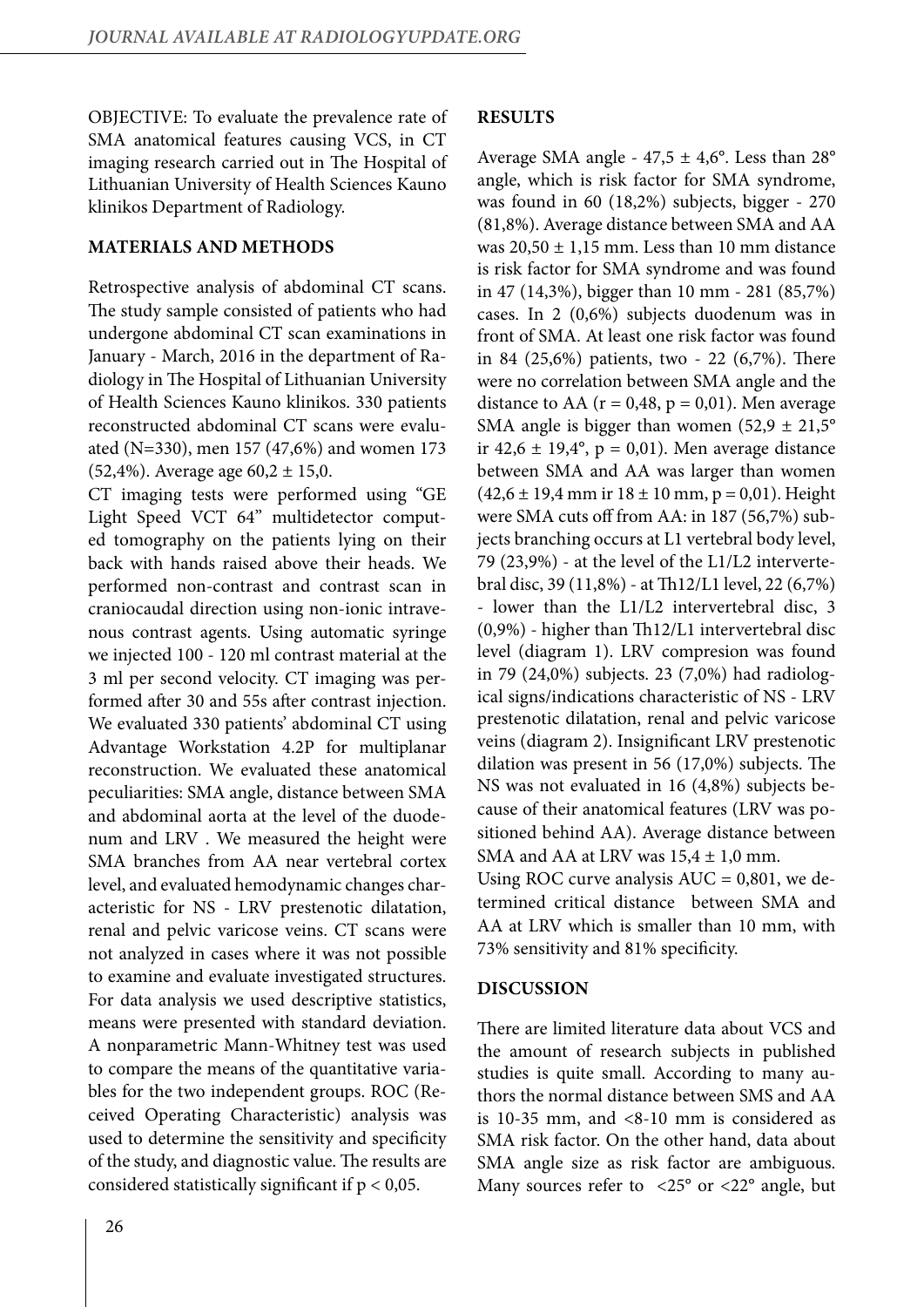we in our study used newer data which point out <28° angle [3-7]. Italian researches performed untrasonography on 950 patients and found significantly reduced SMA angle (<25°) in 3,05% (N=29) cases. 22 patients also had reduced distance between SMA and AA - from 2 to 8 mm. CT examinations gave overlapping results [25]. These results differ from our analysis - we found 18,2 % reduced SMA angle and 14,3% reduced distance between SMA and AA, respectively. The distinction may be caused by selecting different research methods (untrasonography and CT) and bigger SMA angle margins. N. D. Marret and co-authors specify SMA angle values for 8 SMA syndrome patients between 9° and 18° (average/mean 12°) in their research paper [7]. G. A. Agrawal and co-authors who analyzed 4 SMA syndrome cases found similar results - average SMA angle in CT reconstruction was 13,5° and distance between SMA and AA - 4,4 mm [3].

We did not found literature data about prevalence rate of LRV compression or NS radiological characteristics but discovered information about the meanings of such attributes. According to W. J. Fu and co-authors research of NS patients data, average distance between SMA and AA was 3 mm, while control group data - 10-14 mm [17]. Arima M. and co-authors in the group of patients found smaller than 16° SMA angle [18].

**Figure 1. Patient R. K. Abdominal CT scan examination using intravenous contrast agents. Sagittal view of SMA (red arrow) and compressed duodenum (blue arrow).**



SMA syndrome and NS are more prevalent in women than men patients [3, 7, 8, 19-22]. Our research data shows that the distance between SMA and AA and the average SMA angle were smaller in women than men, which could indicate relatively higher risk of these syndromes. As the use of CT increases, symptoms of vascular compression syndrome (VCS) are sometimes detected in the patients for research on a completely different basis. In these cases, when characteristic clinical symptoms are not present, the situation is described as radiological signs of vascular compression or radiological syndrome. It is important to keep in mind that when a patient is undergoing a CT scan of abdominal pain and we cannot identify any obvious changes, there is always a need to think about VCS.

#### **CONCLUSIONS**

1. The prevalence rate of SMA syndrome risk factors indentified: SMA angle less than 28° - 18,2 %, distance between SMA and AA less than 10 mm - 14,3 %, Low SMA branching position from the abdominal aorta - 6,7 % patients.

2. 7,0 % of patients had radiology signs compatible with NS.

3. Identified lower than 10 mm. cut-off value with 73 % sensitivity and 81 % specificity of the distance between SMA and abdominal aorta at the level of left renal vein.

**Figure 2. Patient R. K. Abdominal CT scan examination using intravenous contrast agents. Axial view of SMA (red arrow) and dilated LRV (blue arrow).**

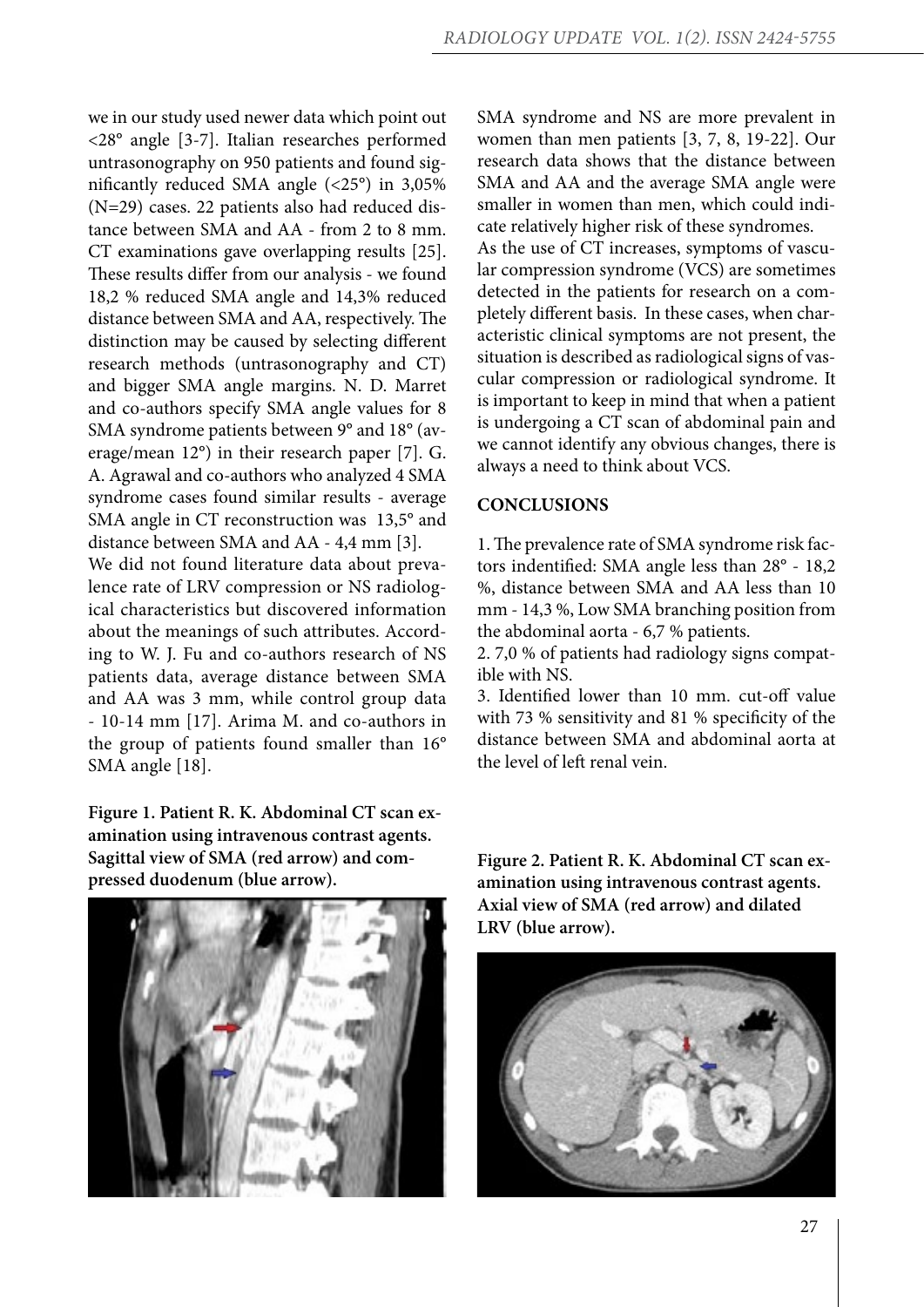**Figure 3. Patient R. K. Abdominal CT scan examination using intravenous contrast agents. Axial view of dilated pelvic veins indicated by red arrows.**



# **Figure 4. The prevalence rate of SMA syndrome risk factors.**

**Figure 5. The prevalence rate of NS risk factors.**